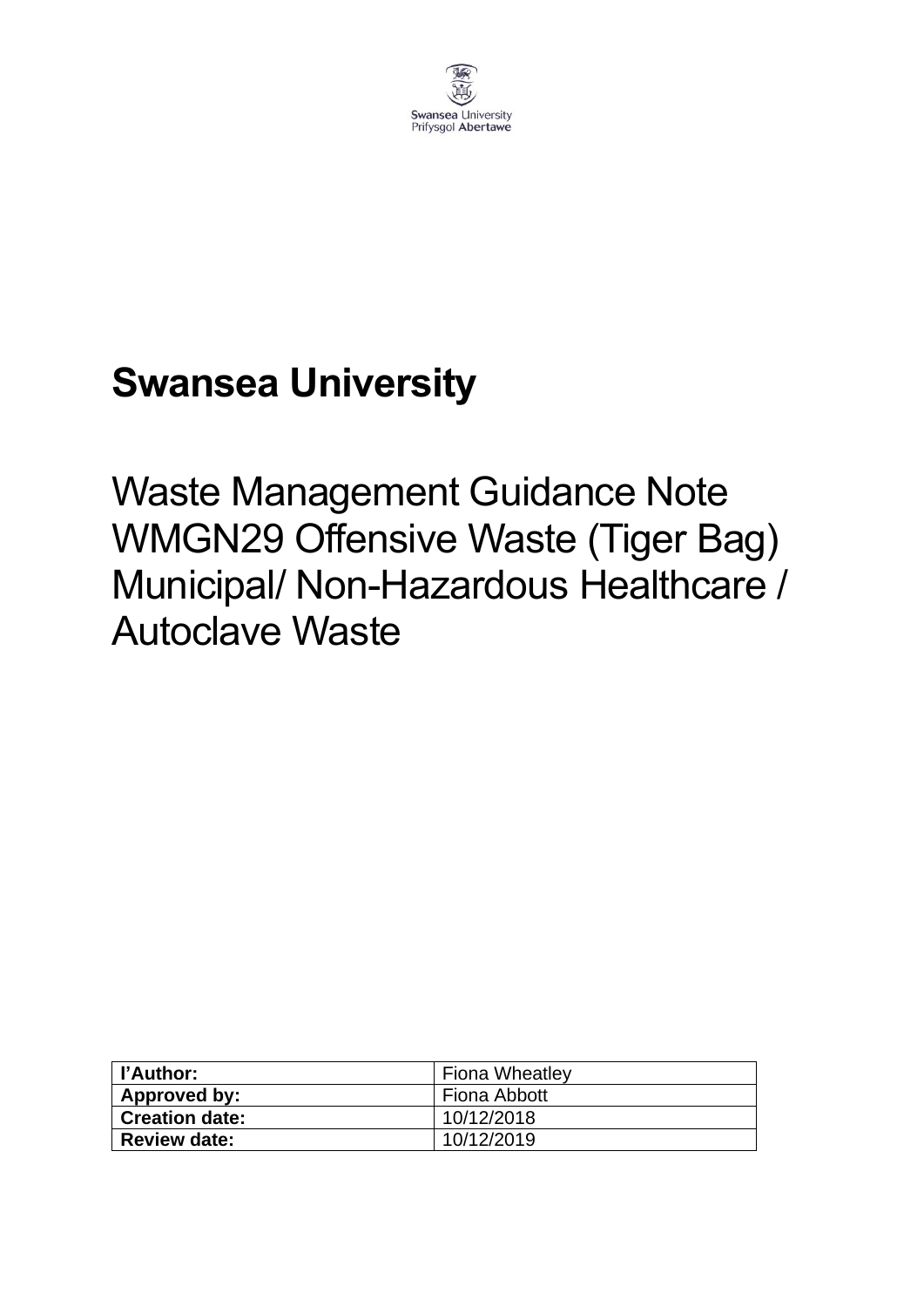| <b>Waste Management Guidance Note WMGN29</b> |                                                   |
|----------------------------------------------|---------------------------------------------------|
| <b>Offensive Waste (Tiger Bag)</b>           |                                                   |
| <b>Location Generated</b>                    | Crèche / Healthcare Clinic / Laboratory           |
| <b>EWC</b>                                   | Offensive Municipal 20 01 99                      |
|                                              | Non-Hazardous Healthcare & Deactivated Autoclaved |
|                                              | Waste 18 01 04 / 18 02 03                         |
| <b>Transport Class &amp; UN Number</b>       | <b>NA</b>                                         |
| <b>Type</b>                                  | Controlled - Non-Hazardous waste                  |
| <b>Disposal Method</b>                       | Segregated for incineration                       |
| Bin/Bag Type                                 | Metal fire-proof bin / Yellow & black tiger bag   |

#### **Duty of Care Requirements**

**'Offensive waste' is municipal non-hazardous waste (e.g. nappies and sanitary waste), and is also non-contaminated healthcare waste, and deactivated hazardous clinical waste (autoclaved laboratory waste).** 

Offensive municipal, and offensive healthcare waste must be segregated from other waste streams. Under the Waste Regulations 2011 and The Controlled Waste (England and Wales) Regulations 2012 offensive waste must be segregated from municipal (black bags) waste if more than 7kg is produced in one consignment, which is readily exceeded in University operations.

EWC 20 01 99: **Municipal offensive** waste, e.g. hygiene waste and sanitary protection like nappies and incontinence pads

EWC 18 01 04: **Healthcare offensive waste**, e.g. outer dressings and protective clothing like masks, gowns and gloves that aren't contaminated with body fluids, and sterilised laboratory waste (humans) This is restricted to offensive wastes from healthcare and related activities (including autoclaved wastes from laboratories)

EWC 18 02 03: Healthcare offensive waste, e.g. outer dressings and protective clothing like masks, gowns and gloves that aren't contaminated with body fluids, and sterilised laboratory waste (**animals**) This is restricted to offensive wastes from healthcare and related activities (**including autoclaved wastes from laboratories**)

#### **For Autoclaved Laboratory waste see [WMGN30](https://www.swansea.ac.uk/media/wmgn30-biological-waste.pdf) Biologicals**

The Department of Health Technical Memorandum 07-01: Safe Management of Healthcare Waste<sup>1</sup>, provides comprehensive guidance on the disposal of healthcare waste in line with industry standards, and legal requirements, and outlines the nationally recognised colourcoded system for healthcare/clinical wastes.

**Version: 1.0** 1 WS2: Minimising Waste <sup>1</sup> [Department of Health Technical Memorandum 07-01: Safe Management of](https://www.gov.uk/government/publications/guidance-on-the-safe-management-of-healthcare-waste)  [Healthcare Waste](https://www.gov.uk/government/publications/guidance-on-the-safe-management-of-healthcare-waste)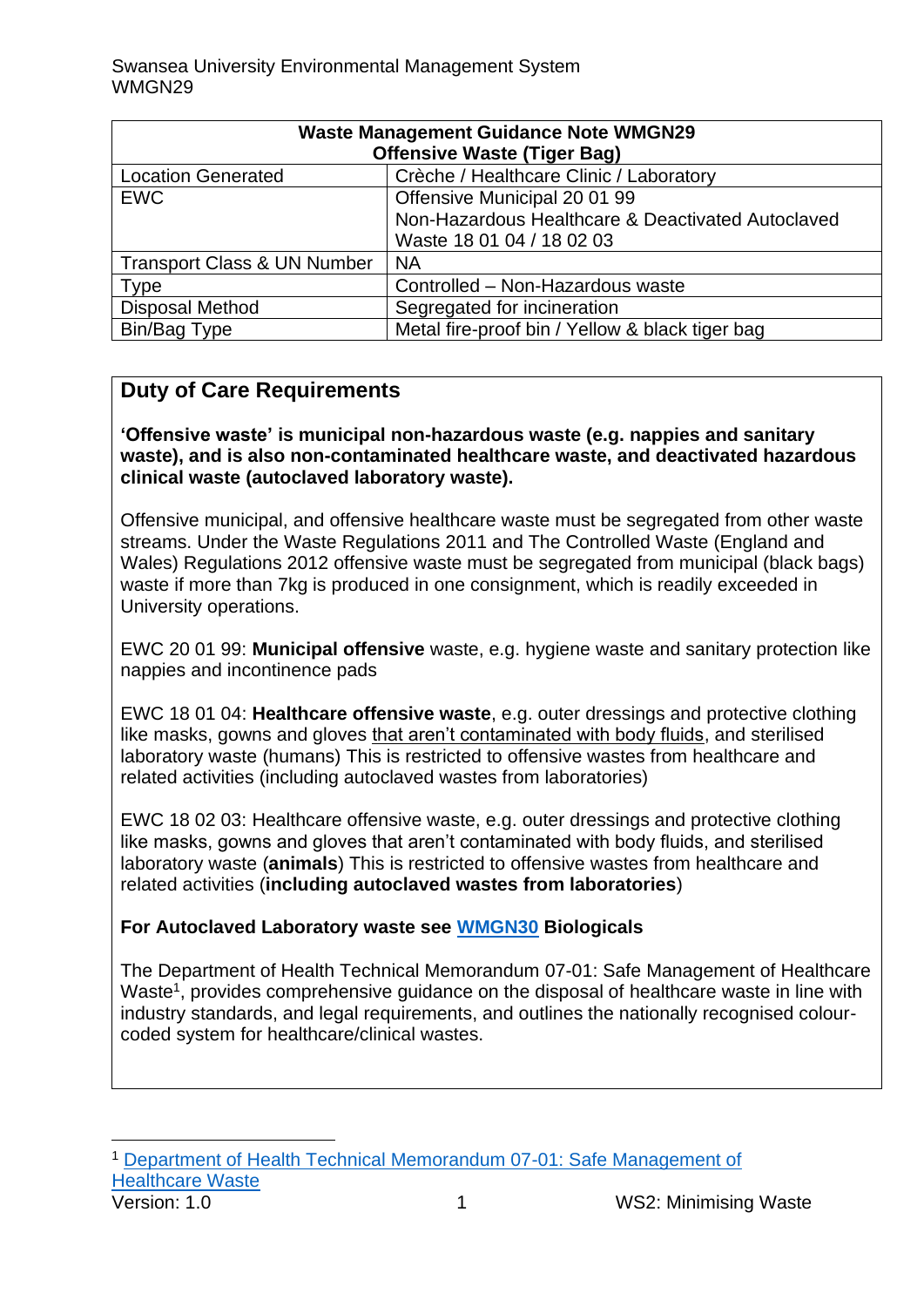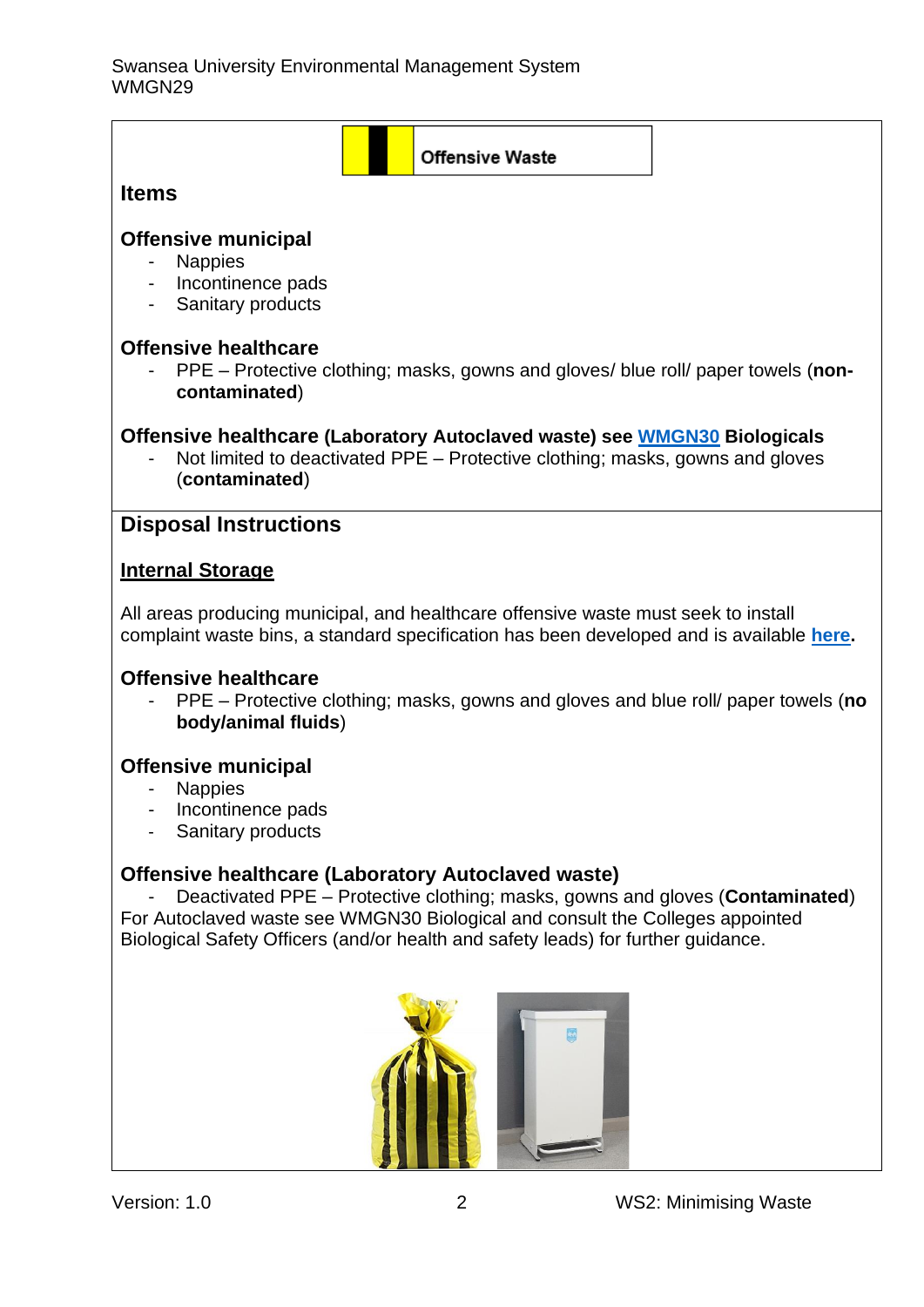Figure 1 – Tiger bag and preffered metal fire-proof bin

Do not leave full tiger bags build up in storage. They must be disposed of frequently as there are legal limits imposed on the storage of offensive waste.

Under **no** circumstances should any sharps be placed into tiger bags, or items that may affect the integrity of the bag, including tips. Glass pierces the bags and has health and safety implications for anyone handling the bags.

#### **External Storage**

#### **Offensive healthcare**

- PPE – Protective clothing; masks, gowns and gloves (**no body/animal fluids**)

#### **Offensive municipal**

- Nappies
- Incontinence pads
- Sanitary products



Figure 2 – External yellow wheelie bin

Yellow and black tiger bags **must** not be placed into external black non-recycling, or recycling bins. **All** Yellow and Black Tiger Bags must be placed into yellow wheelie bins, locations;

#### **Singleton Campus**

- Crèche

All bins must be locked at all times. No other wastes, or yellow ridged boxes, can be placed with yellow and black tiger bags into the external yellow bins (different hazardous waste streams must not be mixed).

### **Offensive healthcare (Autoclaved waste)**

Once waste is autoclaved within the lab autoclave bags must be placed into tiger bags, as once autoclaved and deactivated waste is classified as Offensive Waste EWC 18 01 04 or 18 02 03 and can be placed into the Margam Carpark autoclave skip – access via Technicians.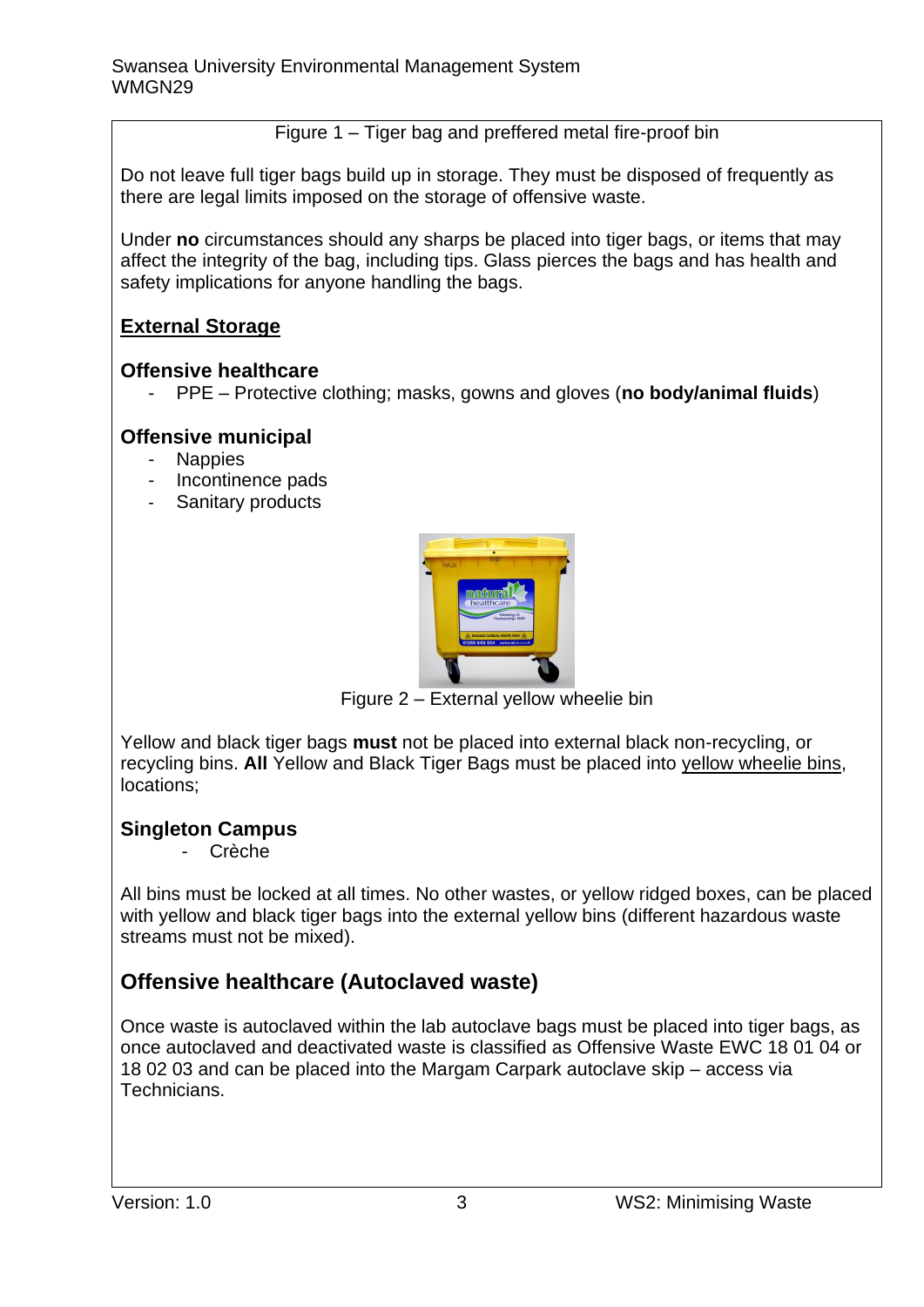#### **For SUMS/ COS/ CNH**



Figure 1 Cat A Waste disposal route for SUMS/COs/CNH

#### **Disposal Cost**

There is a charge for this service, contact **[estates-waste@swansea.ac.uk](mailto:estates-waste@swansea.ac.uk)** for further information

**For further guidance contact [estates-waste@Swansea.ac.uk](mailto:estates-waste@Swansea.ac.uk)**

#### **Forms, & labelling**

Offensive Waste Only (Municipal sanitary and non-contaminated healthcare) sign can be found below

Autoclaved Waste Only sign can be found below

All relevant waste forms, labels and further waste guidance can be found **[here.](https://www.swansea.ac.uk/sustainability/waste/#waste-management-guidance-notes=is-expanded)**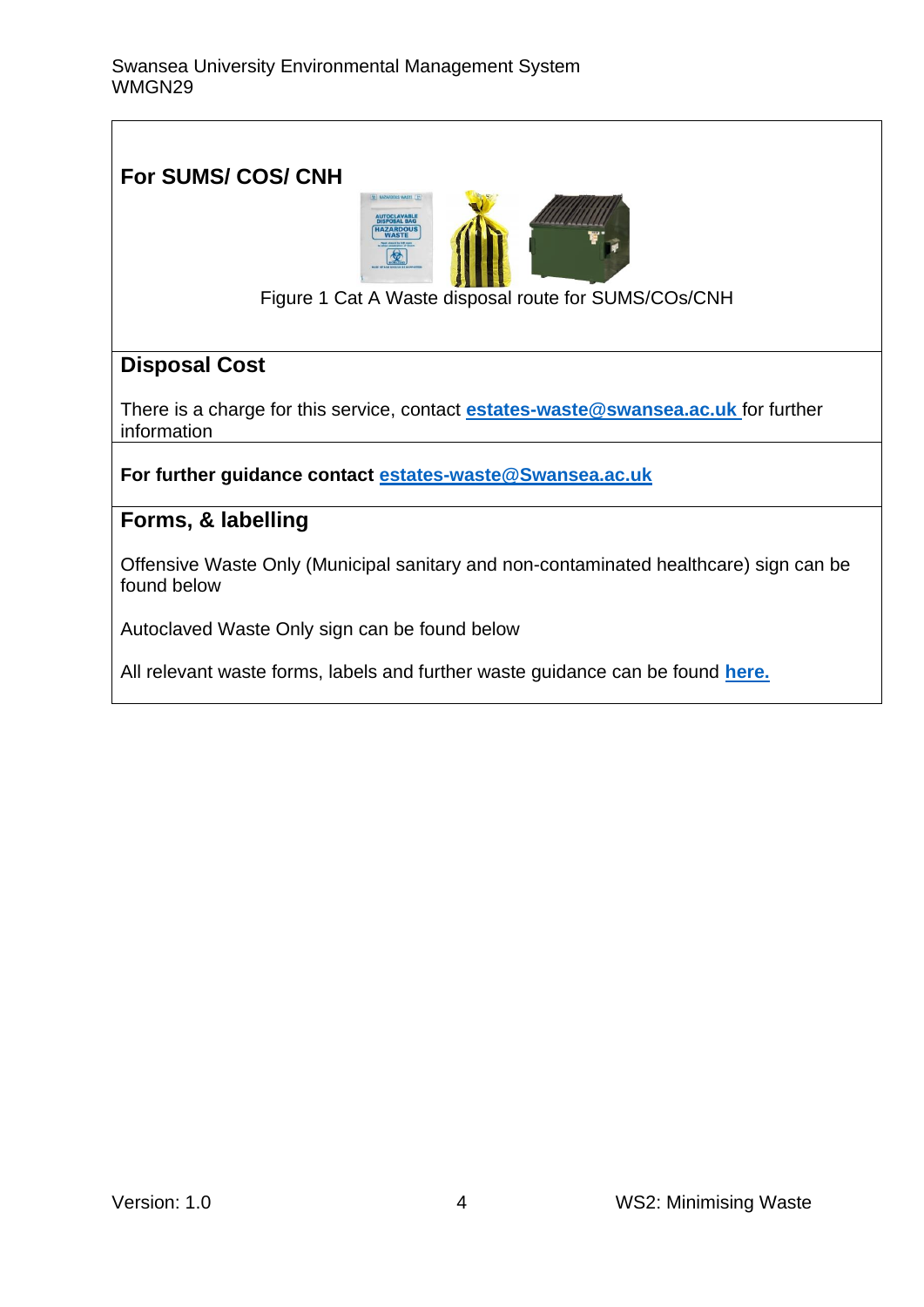# **OFFENSIVE WASTE ONLY (MUNICIPAL SANITARY & NON-CONTAMINATED HEALTHCARE)**



## **YELLOW AND BLACK TIGER BAG ONLY**

**METAL CLINICAL FLIP TOP BIN - EWC 18 01 04 / 18 02 03 / 20 01 99**

**ITEMS**

**NON-CONTAMINTED PPE – GLOVES / MASKS / APRONS / BLUE ROLL / WIPES – NAPPIES - INCONTINENCE WASTE**

**NO GLASS OF ANY TYPE – SHARPS / CHEMICAL WASTE / DOMESTIC OR RECYCLING WASTE / NO VIABLE MICRO ORGANISIMS/ CELL CULTURES**

**YELLOW AND BLACK BAGS MUST NOT BE PLACED IN EXTERNAL NON-RECYCLONG OR RECYCLING BINS**